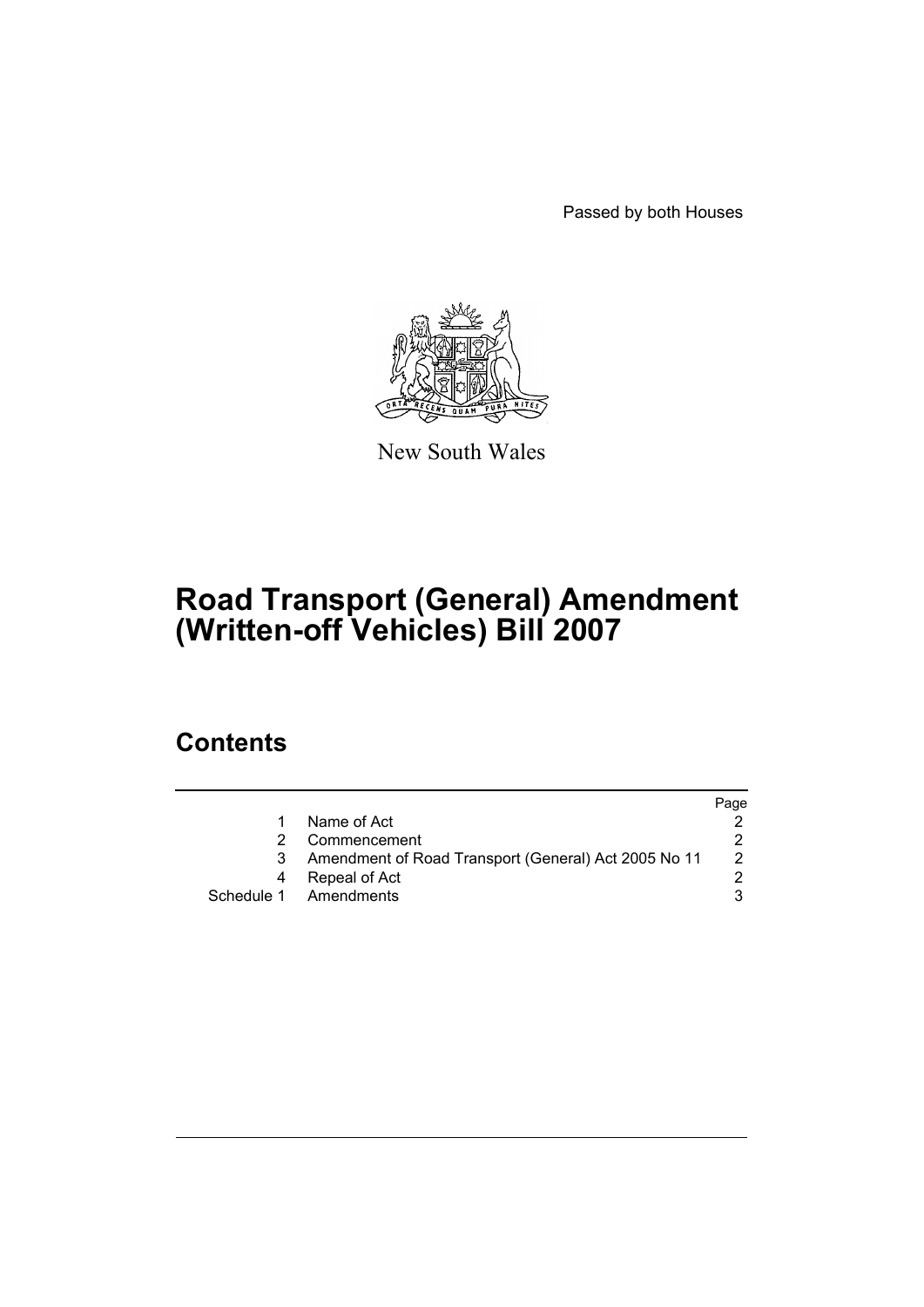*I certify that this public bill, which originated in the Legislative Assembly, has finally passed the Legislative Council and the Legislative Assembly of New South Wales.*

> *Clerk of the Legislative Assembly. Legislative Assembly, Sydney, , 2007*



New South Wales

# **Road Transport (General) Amendment (Written-off Vehicles) Bill 2007**

Act No , 2007

An Act to amend the *Road Transport (General) Act 2005* with respect to the notification, registration and management of written-off vehicles.

*I have examined this bill and find it to correspond in all respects with the bill as finally passed by both Houses.*

*Assistant Speaker of the Legislative Assembly.*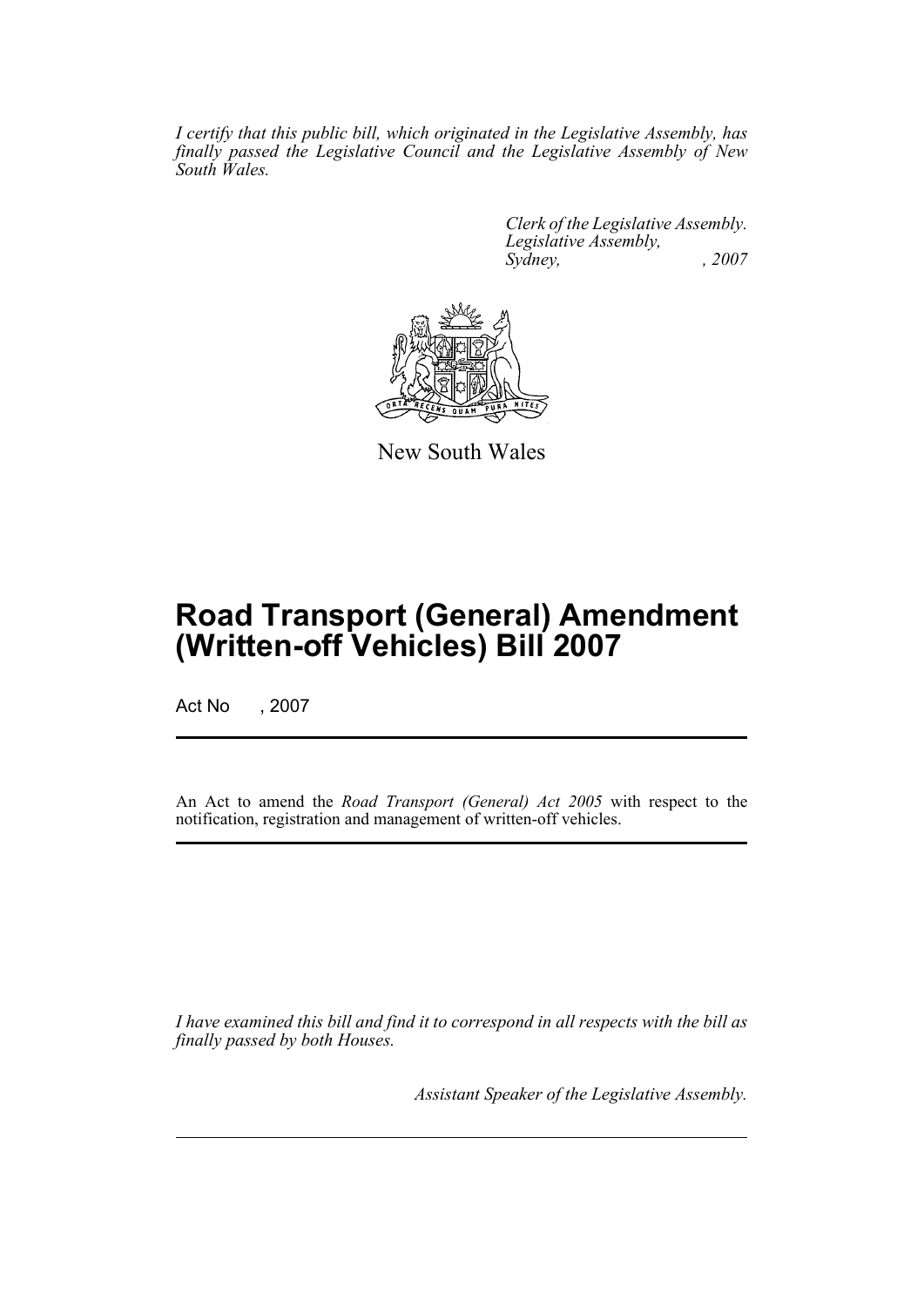## <span id="page-2-0"></span>**The Legislature of New South Wales enacts:**

### **1 Name of Act**

This Act is the *Road Transport (General) Amendment (Written-off Vehicles) Act 2007*.

## <span id="page-2-1"></span>**2 Commencement**

This Act commences on a day or days to be appointed by proclamation.

## <span id="page-2-2"></span>**3 Amendment of Road Transport (General) Act 2005 No 11**

The *Road Transport (General) Act 2005* is amended as set out in Schedule 1.

## <span id="page-2-3"></span>**4 Repeal of Act**

- (1) This Act is repealed on the day following the day on which all of the provisions of this Act have commenced.
- (2) The repeal of this Act does not, because of the operation of section 30 of the *Interpretation Act 1987*, affect any amendment made by this Act.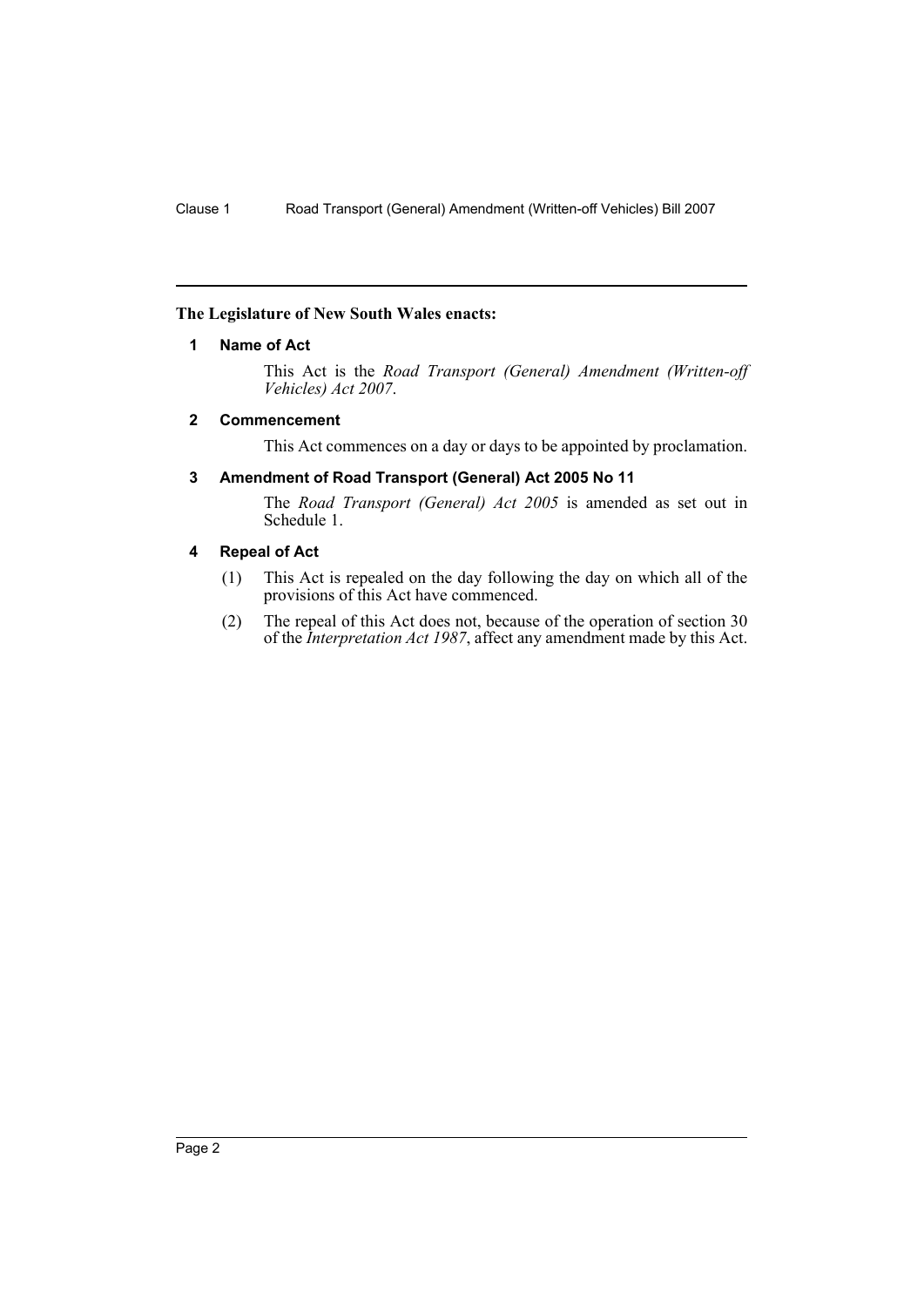Amendments **Amendments** Schedule 1

(Section 3)

# <span id="page-3-0"></span>**Schedule 1 Amendments**

# **[1] Section 10 Regulations**

Omit "object of Division 2 of Part 6.2" from section 10 (2) (a). Insert instead "objects of Part 6.2".

# **[2] Section 10 (2) (a)**

Omit "that Division". Insert instead "that Part".

# **[3] Section 230 Certificate evidence**

Omit "written off or wrecked" from section 230 (1) (k). Insert instead "written-off".

# **[4] Chapter 6 Miscellaneous**

Transfer sections 249 and 250 to Part 6.1 and renumber them as sections 238A and 238B, respectively.

# **[5] Part 6.2**

Omit the Part. Insert instead:

# **Part 6.2 Written-off vehicles**

# **Division 1 Preliminary**

# 249 **Objects of Part** (cf former Act, s 54)

The objects of this Part are to provide for the collection of information concerning written-off vehicles, and for the taking of other measures in relation to such vehicles, so as:

- (a) to assist in preventing the registration of stolen vehicles by preventing vehicle identifiers of written-off vehicles being used to register stolen vehicles (in a practice known as "rebirthing"), and
- (b) to assist in detecting vehicle theft, and
- (c) to require the provision of information about written-off vehicles to the Authority, and
- (d) to align the State with the other States and Territories in relation to the principles for the notification, registration and management of written-off vehicles and information about them, and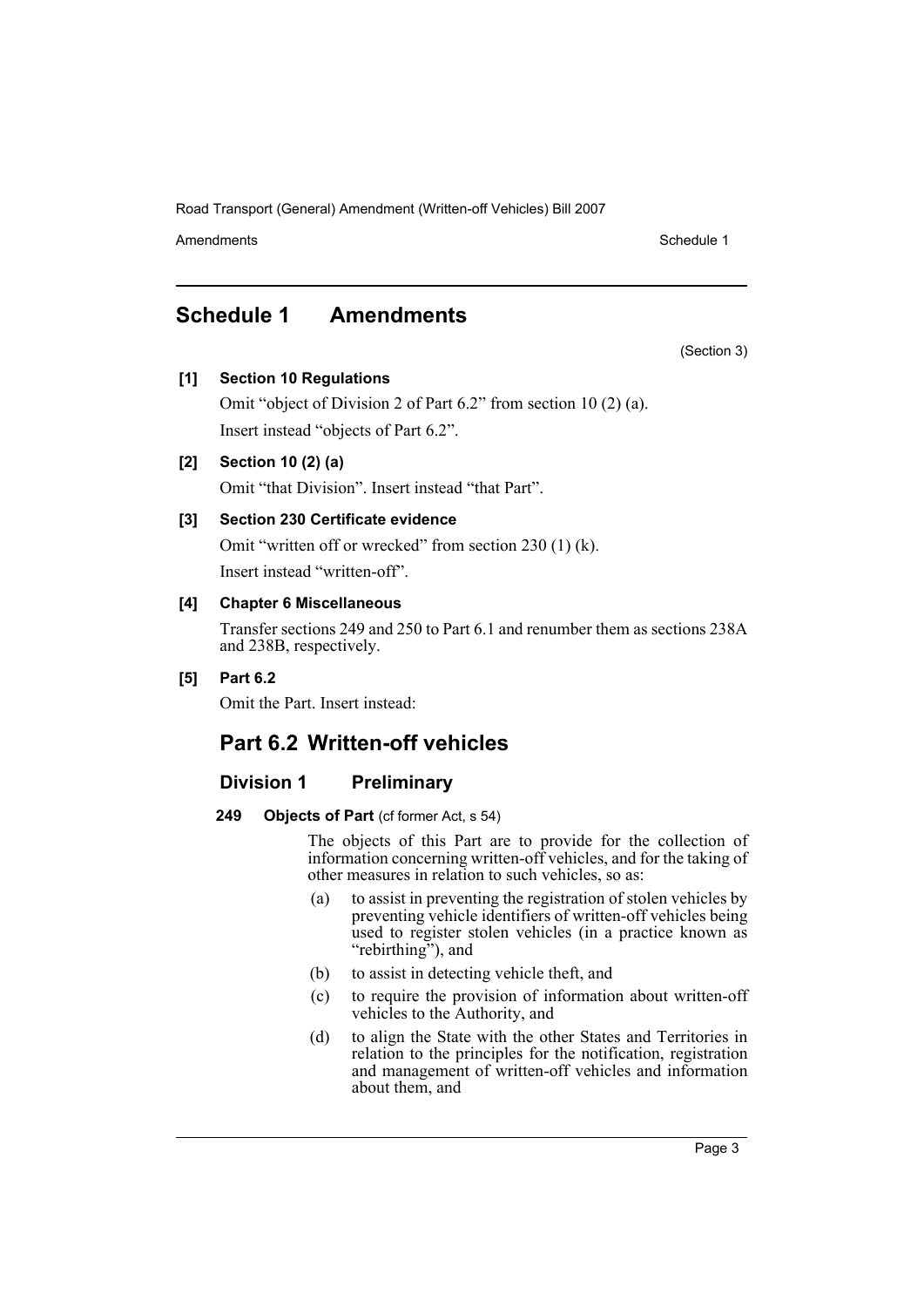#### Schedule 1 Amendments

- (e) to allow Austroads Incorporated to have access to information for the purposes of administering a national database of written-off vehicles and information about them (Austroads Incorporated will, in turn, allow driver licensing and vehicle registration authorities in the other States and Territories to have access to the information in the national database), and
- (f) to make available to prospective purchasers information as to whether a particular vehicle has been written-off, and
- (g) to achieve other objects connected with the administration and execution of this Act.

#### **250 Definitions** (cf former Act, s 55)

(1) In this Part:

*Australian Design Rules* means the Australian Design Rules under the *Motor Vehicle Standards Act 1989* of the Commonwealth.

*auto-dismantler* has the same meaning as it has in the *Motor Dealers Act 1974* and includes any other person, or class of persons, declared to be an auto-dismantler by the regulations under this Act.

*corresponding category* means a specified category of written-off vehicles under a corresponding law to this Part that is declared by the regulations to be a category that corresponds to the category of statutory write-offs or repairable write-offs, as the case may be, under this Part.

*dealer* has the same meaning as it has in the *Motor Dealers Act 1974* and includes any other person, or class of persons, declared to be a dealer by the regulations under this Act.

*insurer* means a person who carries on the business of insuring vehicles and includes any other person, or class of persons, declared to be an insurer by the regulations.

*interstate written-off vehicles register* means a register (however described) kept under a corresponding law to this Part that corresponds to the register of written-off vehicles kept by the Authority under this Part.

*late model vehicle* means a vehicle that:

(a) complies (or complied at the time of manufacture) with the requirements of all Australian Design Rules adopted by the regulations applying to it, and is not more than 15 years old (age being determined from the date of manufacture) or, if the regulations prescribe a different age, not more than the age so prescribed, or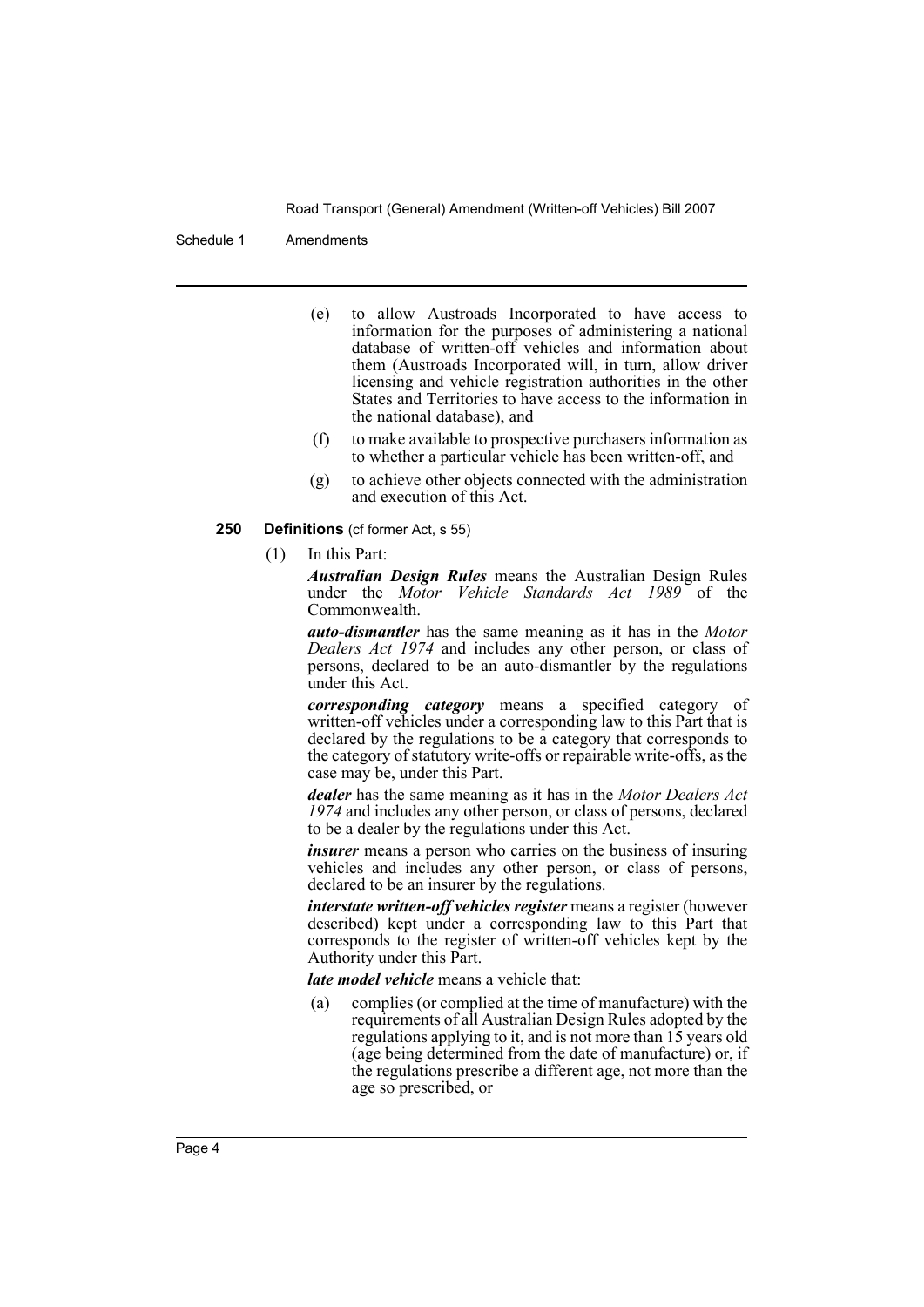Amendments **Amendments** Schedule 1

(b) is of a class prescribed by the regulations.

*market value* of a vehicle means the price that the vehicle would bring at open market, as determined (having regard to local market prices and the age and condition of the vehicle) by the person who is required to determine whether or not the vehicle is a total loss.

*motor bike* has the same meaning as it has in the *Road Transport (Safety and Traffic Management) (Road Rules) Regulation 1999*.

*old register* means the register kept under section 255 before the repeal of that section by the *Road Transport (General) Amendment (Written-off Vehicles) Act 2007*.

*register* means the register of written-off vehicles kept by the Authority under this Part.

*repairable write-off* means a written-off vehicle that is not a statutory write-off.

*salvage value* of a vehicle means the value of the vehicle if sold for scrap, as determined by the person who is required to determine whether or not the vehicle is a total loss.

*self-insurer* means any person who, in the course of a business, is the responsible person for 5 or more late model vehicles (or any other number of late model vehicles that may be prescribed by the regulations) in respect of each of which there is no insurance policy with an insurer covering loss or damage.

*statutory write-off* means (subject to the regulations, which may exclude written-off vehicles from this definition) a written-off vehicle that is one of the following:

- (a) a vehicle (other than a motor bike) that has been:
	- (i) immersed in salt water above the doorsill level for any period, or
	- (ii) immersed in fresh water up to or above the dashboard or steering wheel for more than 48 hours,
- (b) a motor bike that has been:
	- (i) fully immersed in salt water for any period, or
	- (ii) fully immersed in fresh water for more than 48 hours
- (c) a vehicle that has been burnt to such an extent that it is fit only for wrecking or scrap,
- (d) a vehicle that has been stripped of all, or a combination of most, interior and exterior body parts, panels and components (examples of which are the engine, wheels, bonnet, guards, doors and boot lid),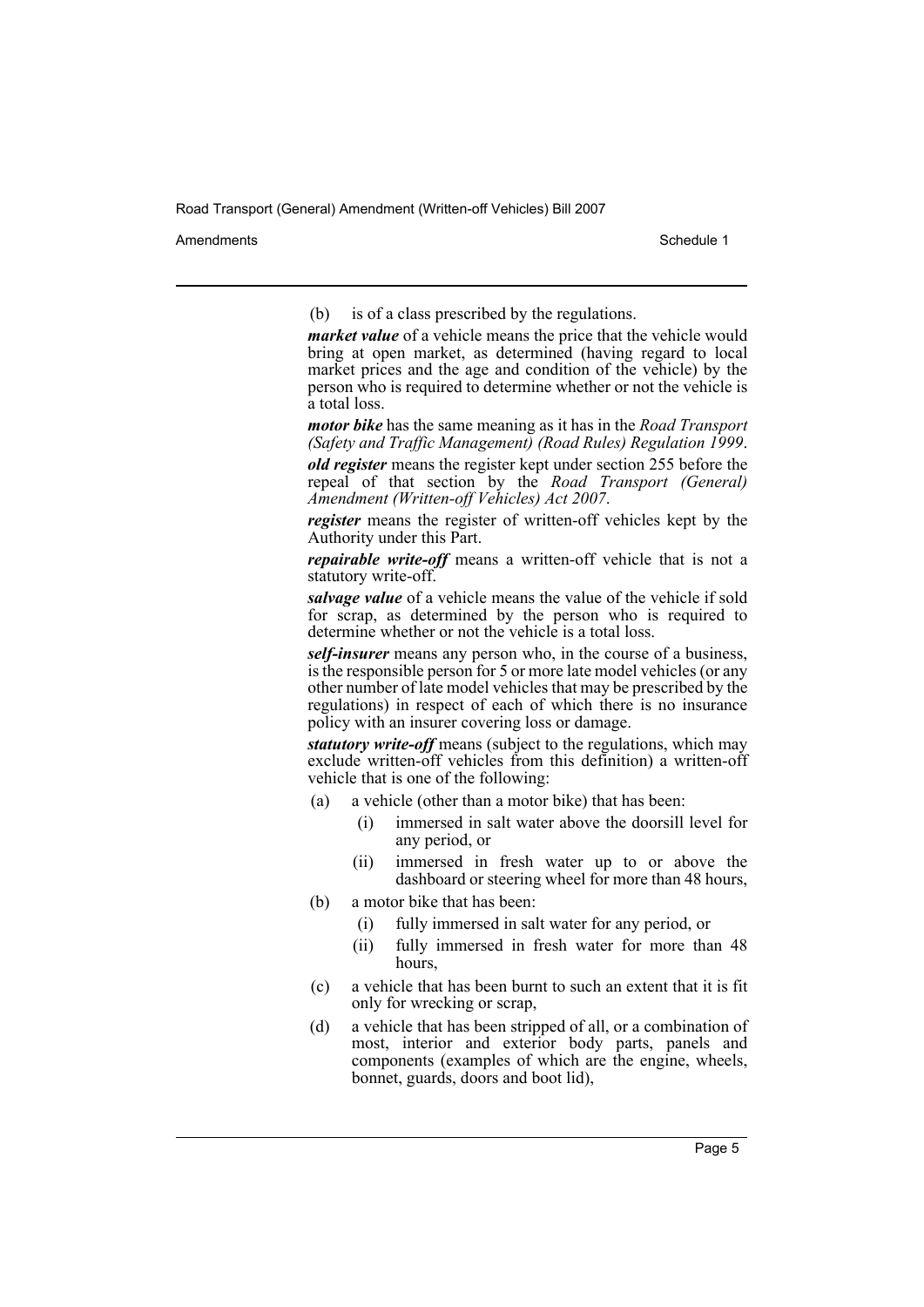Schedule 1 Amendments

- (e) a vehicle (other than a motor bike) that has been damaged by at least 3 of the following indicators of impact damage:
	- (i) damage to an area of the roof equal to or exceeding 300 mm by 300 mm,
	- (ii) damage to an area of the cabin floor pan equal to or exceeding 300 mm by 300 mm,
	- (iii) damage to an area of the firewall equal to or exceeding 300 mm by 300 mm,
	- (iv) any damage to the suspension,
	- (v) damage (whether a crack or a break) to any major mechanical component, such as the engine block or transmission casing,
- (f) a motor bike that has impact damage (excluding scratching) to the suspension and at least 2 areas of structural frame damage,
- (g) a vehicle that has such other damage, or is in such other state or condition, as is prescribed by the regulations.

*total loss* means a vehicle:

- (a) that has been damaged by collision, fire, flood, accident, trespass or any other event, or has been dismantled, to the extent that, or
- (b) that has been demolished, so that,

its salvage value, plus the cost of repairing the vehicle for use on a road, would be more than the market value of the vehicle immediately before the event that caused the damage or before the circumstances that caused the dismantling or demolition.

**Note.** For example, a vehicle is insured for its market value of \$15,000. It is damaged in a collision and that damage would cost \$12,000 to repair, but it has a salvage value of \$4,500. The vehicle would be determined to be a total loss (salvage value + cost of repair > market value) because \$4,500 + \$12,000 > \$15,000. It would be uneconomic for the insurer to repair the vehicle, since the cost to the insurer of repairing the vehicle would be \$12,000 and the cost if the insurer were to pay the insurance claim on the vehicle is the sum insured (\$15,000) minus the salvage costs (\$4,500), that is, a lower cost of \$10,500.

*vehicle identifier*, in relation to a vehicle, means:

(a) in the case of a vehicle manufactured before 1 January 1989—the number quoted on the compliance plate that uniquely identifies the vehicle and sets it apart from similar vehicles and that corresponds to the identification number of the vehicle that is permanently recorded elsewhere on the vehicle, or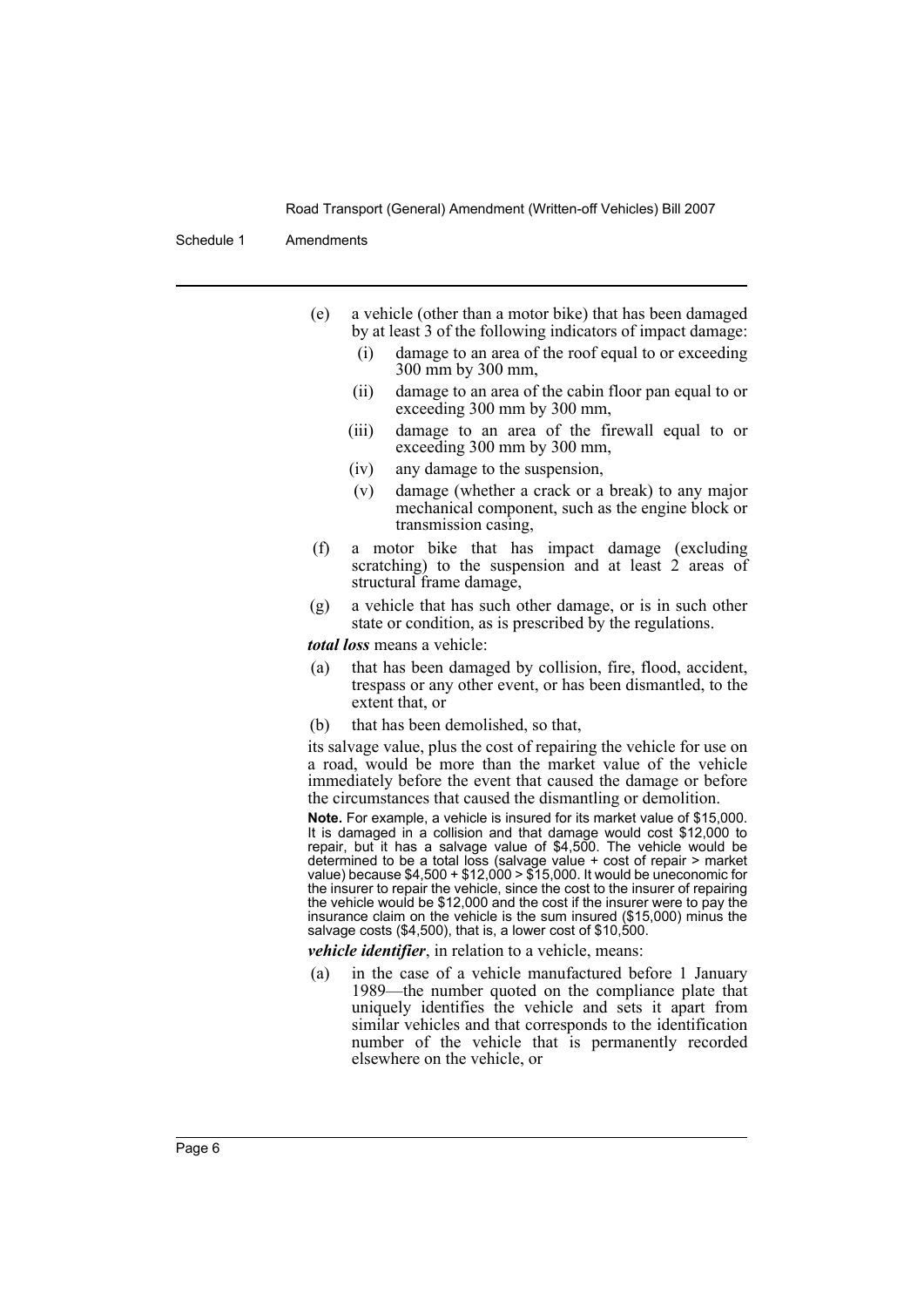Amendments **Amendments** Schedule 1

(b) in any other case—the unique vehicle identification number (or "VIN") allocated to the vehicle in accordance with the International Standards Organisation's vehicle identification system required under an Australian Design Rule adopted by the regulations made under the *Road Transport (Vehicle Registration) Act 1997*.

*written-off vehicle* means a vehicle:

- (a) that has been determined to be a total loss by an insurer, auto-dismantler or dealer, or
- (b) that has been determined to be a total loss, or disposed of to an auto-dismantler, or both, by a self-insurer.

**Note.** There are two categories of written-off vehicles: some are statutory write-offs (because they fall within the definition of *statutory write-off* in this section) and all others are repairable write-offs.

*written-off warning label* means a label attached to a written-off vehicle under and in accordance with Division 5.

(2) A reference in this Part to a person who carries on a business excludes a person who carries on such a business only as an employee.

# **Division 2 Register of written-off vehicles**

#### **251 Register of written-off vehicles** (cf former Act, s 58)

- (1) The Authority is to keep a register of written-off vehicles.
- (2) The register may include:
	- (a) information notified to the Authority under this Part (subject to the correction under section 252 of any error or omission or to a refusal to enter information under that section), and
	- (b) any other information about written-off vehicles provided to the Authority whether in accordance with an obligation under this Part or otherwise, and
	- (c) any other information that the Authority considers appropriate.
- (3) If any person who provides the Authority with information required by this Part in relation to a vehicle specifies in that information that the vehicle is a statutory write-off or a repairable write-off, the register must show the vehicle as such.
- (4) The Authority is entitled to rely on information provided as referred to in subsection (3) and is not required to make any enquiries of its own in relation to the matter before listing the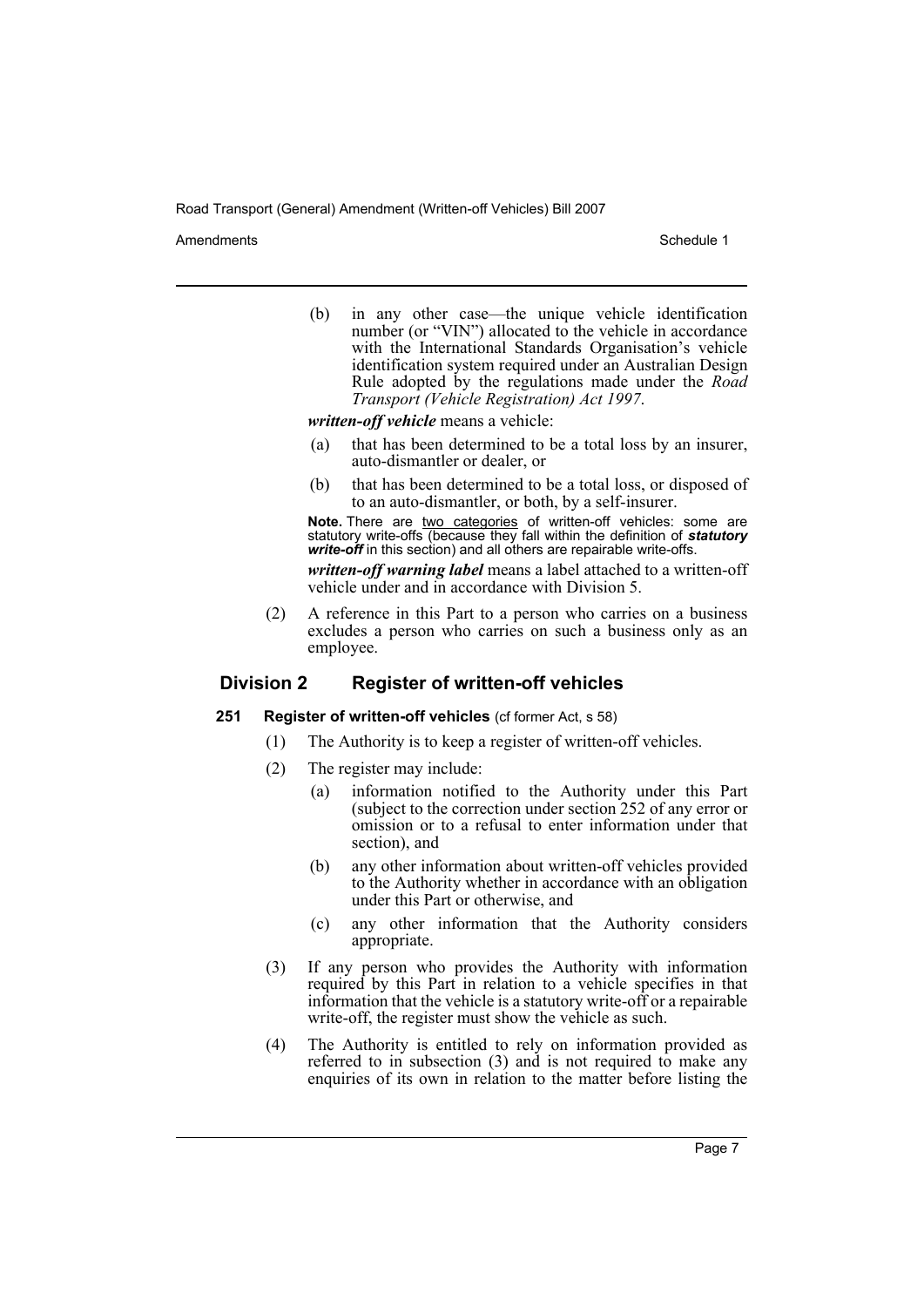Schedule 1 Amendments

vehicle on the register as a statutory write-off or a repairable write-off, as the case may be.

- (5) The register may be kept in the form of, or as part of, a computer database or in any other form that the Authority considers appropriate.
- (6) The Authority may authorise any person or class of persons to make entries in the register.

#### **252 Authority may correct register of written-off vehicles or information to be entered onto it**

- (1) The Authority may, as the Authority thinks appropriate, correct the register, or information to be entered onto it, by:
	- (a) correcting any error in any entry in the register, including, but not limited to, changing an entry from a statutory write-off to a repairable write-off or vice versa, or
	- (b) inserting any matter omitted from any entry in the register, or
	- (c) removing any entry from the register, or
	- (d) inserting any entry in the register, or
	- (e) correcting any error in, or omission from, any information that was required to be provided to the Authority under this Part before it is entered in the register, or
	- (f) refusing to enter in the register any or all information that was required to be provided to the Authority under this Part.
- (2) The Authority may correct the register, or information to be entered onto it, if:
	- (a) either:
		- (i) the person who originally provided the relevant information has requested in writing that the correction be made and has met any requirements prescribed by the regulations in relation to that request, or
		- (ii) the person who originally provided the relevant information was the insurer of the relevant vehicle, that insurer has refused to pay an insurance claim for loss or damage made in relation to the vehicle by the owner of the vehicle and the owner of the vehicle has requested in writing that the correction be made and has met any requirements prescribed by the regulations in relation to that request, and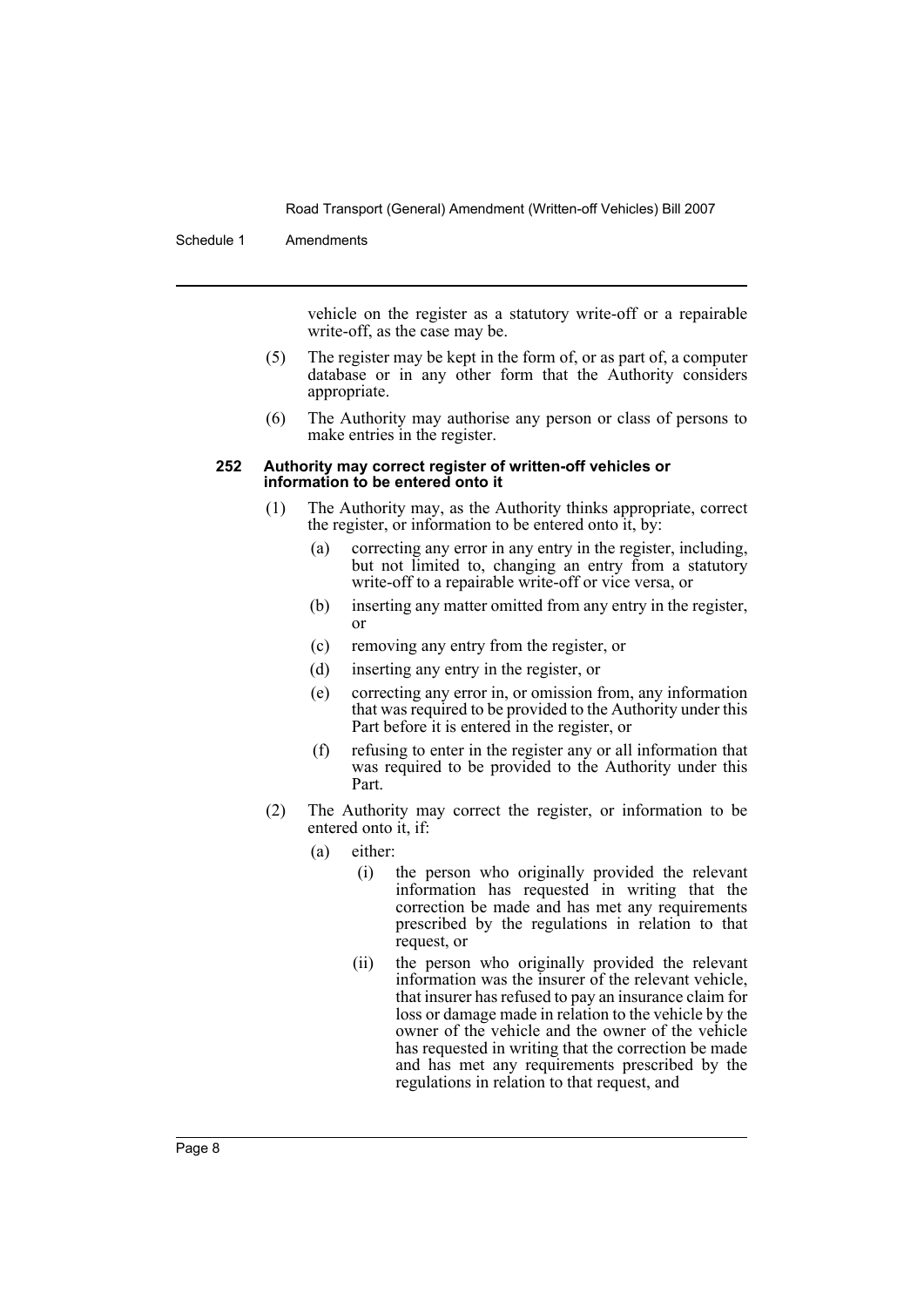Amendments **Amendments** Schedule 1

- (b) that request includes a declaration that the vehicle the subject of the information has not been sold in the State or elsewhere as a repairable write-off or as a vehicle in a corresponding category of repairable write-offs, and
- (c) in relation only to a request to correct a vehicle's categorisation from statutory write-off to repairable write-off:
	- (i) the Authority is satisfied that the relevant vehicle has not been altered or repaired and has not left the possession of the person who made the request, and
	- (ii) the person who made the request has undertaken to meet all costs associated with the correction, and
- (d) the Authority is satisfied that the correction should be made to maintain the integrity of the information kept on the register, or for any other reason.
- (3) The Authority may request further information to support a request made under this section and may refuse to make a correction requested under this section if the Authority is not provided with that further information within the time specified in the request.
- (4) The Authority may also correct the register, or information to be entered onto it, on its own initiative if the Authority is satisfied that the correction should be made to maintain the integrity of the information kept on the register, or for any other reason.
- (5) To avoid doubt, the Authority may, in accordance with this section, correct any error in or omission from, or may remove, any entry that was on the old register.

# **253 Access to register**

- (1) Access to the register is not available to members of the public (except as provided by this section).
- (2) The Authority may, on any conditions that the Authority considers appropriate:
	- (a) allow a government department, a public authority, a local authority or the NSW Police Force to have access to the register, and
	- (b) allow a government department, a public authority, a local authority or the police force of another State, a Territory or the Commonwealth to have access to the register, and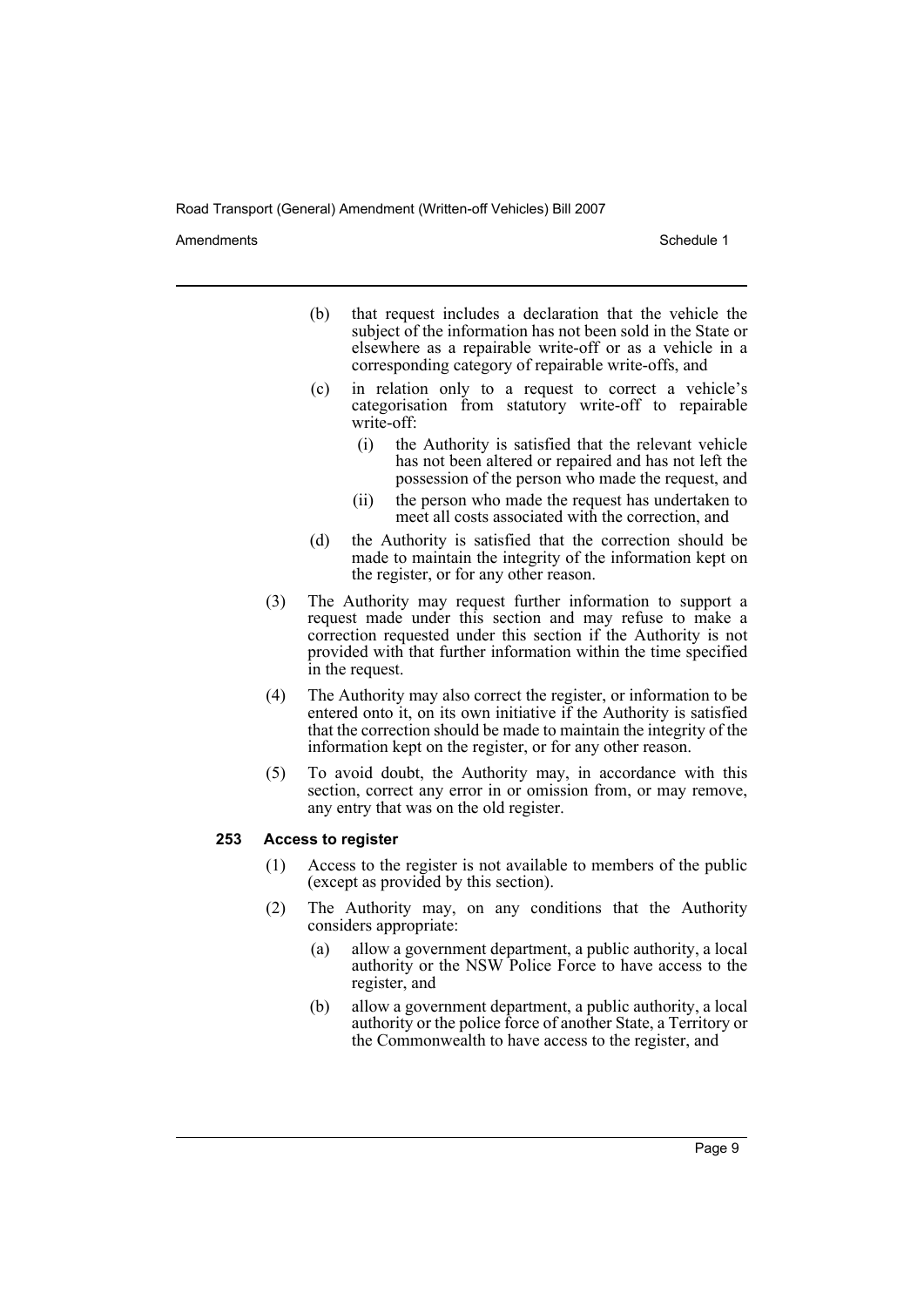Schedule 1 Amendments

- (c) allow Austroads Incorporated to have access to the register for the purposes only of its national database of written-off vehicles and information about them, and
- (d) allow an insurer, self-insurer, auto-dismantler or dealer to have access to the register, and
- (e) allow any other person or body, or class of persons or bodies, prescribed by the regulations to have access to the register.
- (3) The Authority may, on any conditions that the Authority considers appropriate, provide a person or body with information contained in the register.

#### **254 Unauthorised access to or interference with register** (cf former Act, s 64)

A person must not, except as authorised by the Authority or other lawful authority:

- (a) obtain access to the register or information contained in the register, or
- (b) make, alter or delete an entry in the register, or
- (c) interfere with the register in any other way.

Maximum penalty: 20 penalty units.

# **Division 3 Requirements to provide Authority with information about written-off, demolished or dismantled vehicles**

# **255 Application of Division**

This Division applies only in respect of a late model vehicle (located anywhere in Australia):

- (a) that is registered in the State, or
- (b) that was last registered in the State, or
- (c) that has never been registered in Australia, but where one or more of the incidents that caused the vehicle to be determined to be a total loss occurred in the State.

#### **256 Insurers to provide written-off vehicle information to Authority** (cf former Act, s 59)

(1) An insurer must provide to the Authority the information prescribed by the regulations concerning each late model vehicle that is determined to be a total loss (anywhere in Australia) in the course of the business carried on by the insurer.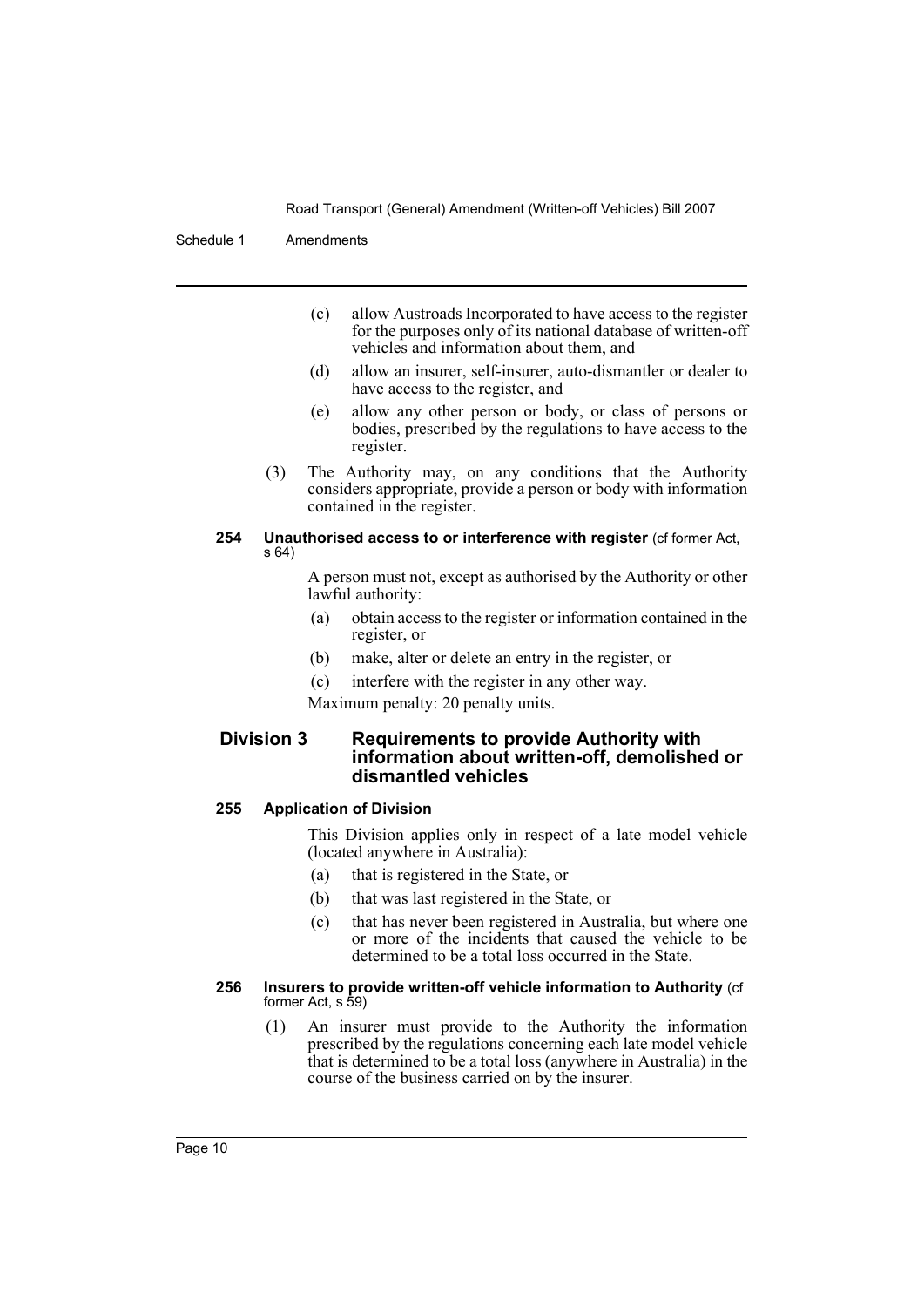Amendments **Amendments** Schedule 1

- (2) An insurer, in determining that a vehicle is a total loss, must determine that the vehicle is either a statutory write-off or a repairable write-off.
- (3) The information required to be provided under this section must be provided:
	- (a) subject to paragraph (b), within 7 days after the vehicle is determined to be a statutory write-off or repairable write-off (as required by subsection (2)) in the course of that business and before the vehicle is sold or otherwise disposed of in the course of that business or otherwise, or
	- (b) within the time prescribed by the regulations.

Maximum penalty: 20 penalty units.

#### **257 Self-insurers to provide written-off vehicle information to Authority**

- (1) A self-insurer must provide to the Authority the information prescribed by the regulations concerning each late model vehicle:
	- (a) that is determined to be a total loss (anywhere in Australia) in the course of the business carried on by the self-insurer, or
	- (b) that is disposed of by the self-insurer (anywhere in Australia) to an auto-dismantler.
- (2) A self-insurer, in determining that a vehicle is a total loss, or in disposing of a vehicle to an auto-dismantler, must determine that the vehicle is either a statutory write-off or a repairable write-off.
- (3) The information required to be provided under this section must be provided:
	- (a) in the case of a vehicle that is determined to be a total loss and that is not disposed of to an auto-dismantler (and subject to paragraph  $(c)$ —within 7 days after the vehicle is determined to be a statutory write-off or repairable write-off (as required by subsection (2)) and before the vehicle is sold or otherwise disposed of, or
	- (b) in the case of a vehicle that is disposed of to an auto-dismantler (and subject to paragraph (c))—within 7 days after the vehicle is disposed of, or
	- (c) within the time prescribed by the regulations.
- (4) A person is not guilty of an offence against this section in respect of a failure to provide information concerning a vehicle if the person satisfies the court that the person believed, on reasonable grounds, that the required information concerning the vehicle had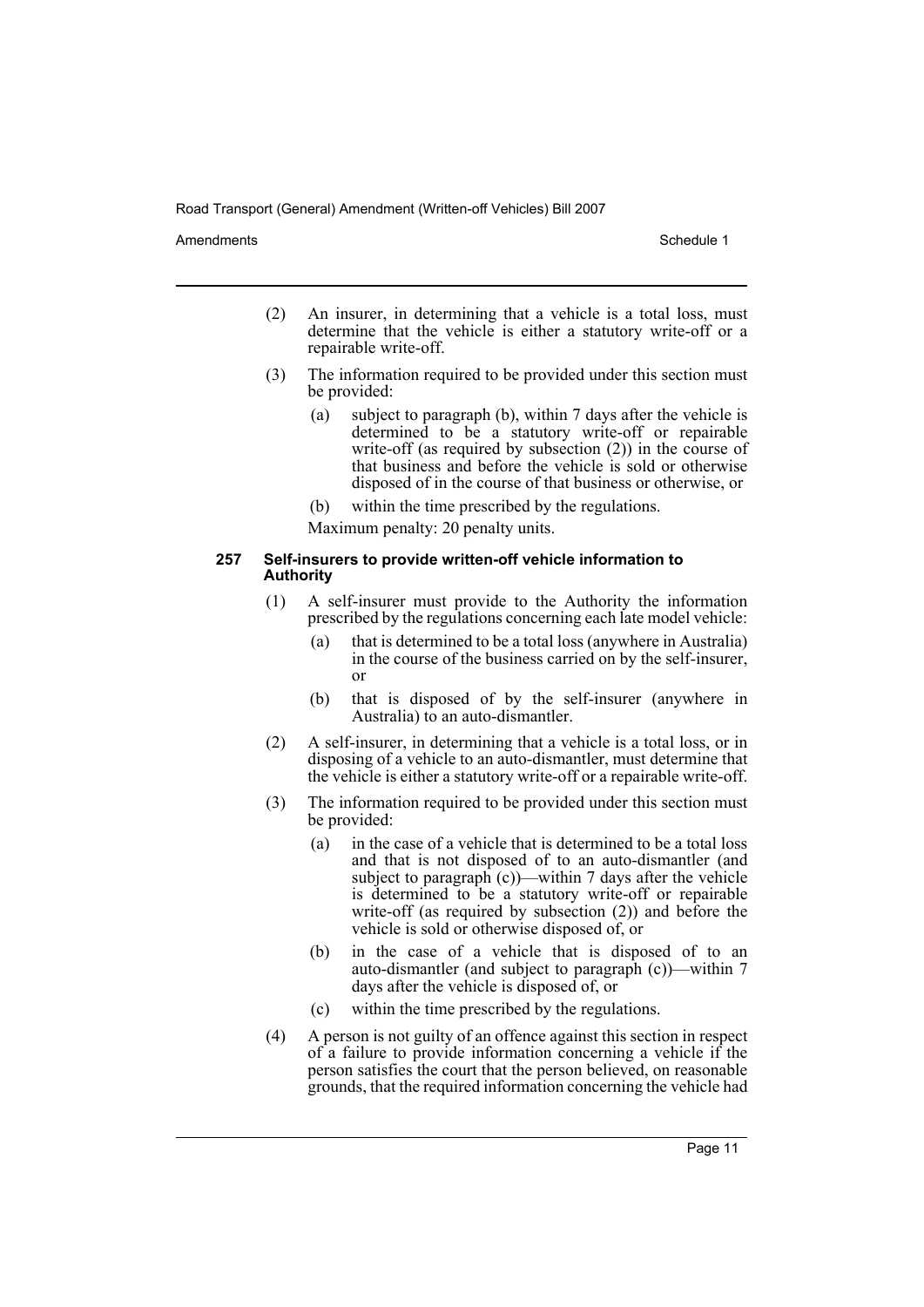Schedule 1 Amendments

already been provided to the Authority by another person under this Division.

Maximum penalty: 20 penalty units.

#### **258 Auto-dismantlers to provide written-off vehicle information to Authority** (cf former Act, s 60)

- (1) An auto-dismantler must provide to the Authority the information prescribed by the regulations concerning each late model vehicle that is demolished or dismantled (anywhere in Australia) in the course of the business carried on by the auto-dismantler.
- (2) The information required to be provided under this section must be provided:
	- (a) subject to paragraph (b), within 7 days after work is commenced in the course of that business for the purpose of demolishing or dismantling the vehicle and before the part of the vehicle to which the vehicle identifier is attached is sold or otherwise disposed of in the course of that business, or
	- (b) within the time prescribed by the regulations.
- (3) An auto-dismantler is not guilty of an offence against this section in respect of a failure to provide information concerning a vehicle if the auto-dismantler satisfies the court that the auto-dismantler believed, on reasonable grounds, that the required information concerning the vehicle had already been provided to the Authority under this Division by an insurer, self-insurer or dealer. Maximum penalty: 20 penalty units.

#### **259 Dealers to provide vehicle information to Authority** (cf former Act, s 61)

- (1) A dealer must provide to the Authority the information prescribed by the regulations concerning each late model vehicle that is in the care, custody or control of the dealer (anywhere in Australia) and that has been determined to be a total loss by the dealer in the course of the business carried on by the dealer.
- (2) A dealer, in determining that a vehicle is a total loss, must determine that the vehicle is either a statutory write-off or a repairable write-off.
- (3) The information required to be provided under this section must be provided:
	- (a) subject to paragraph (b), within 7 days after the vehicle is determined to be a statutory write-off or repairable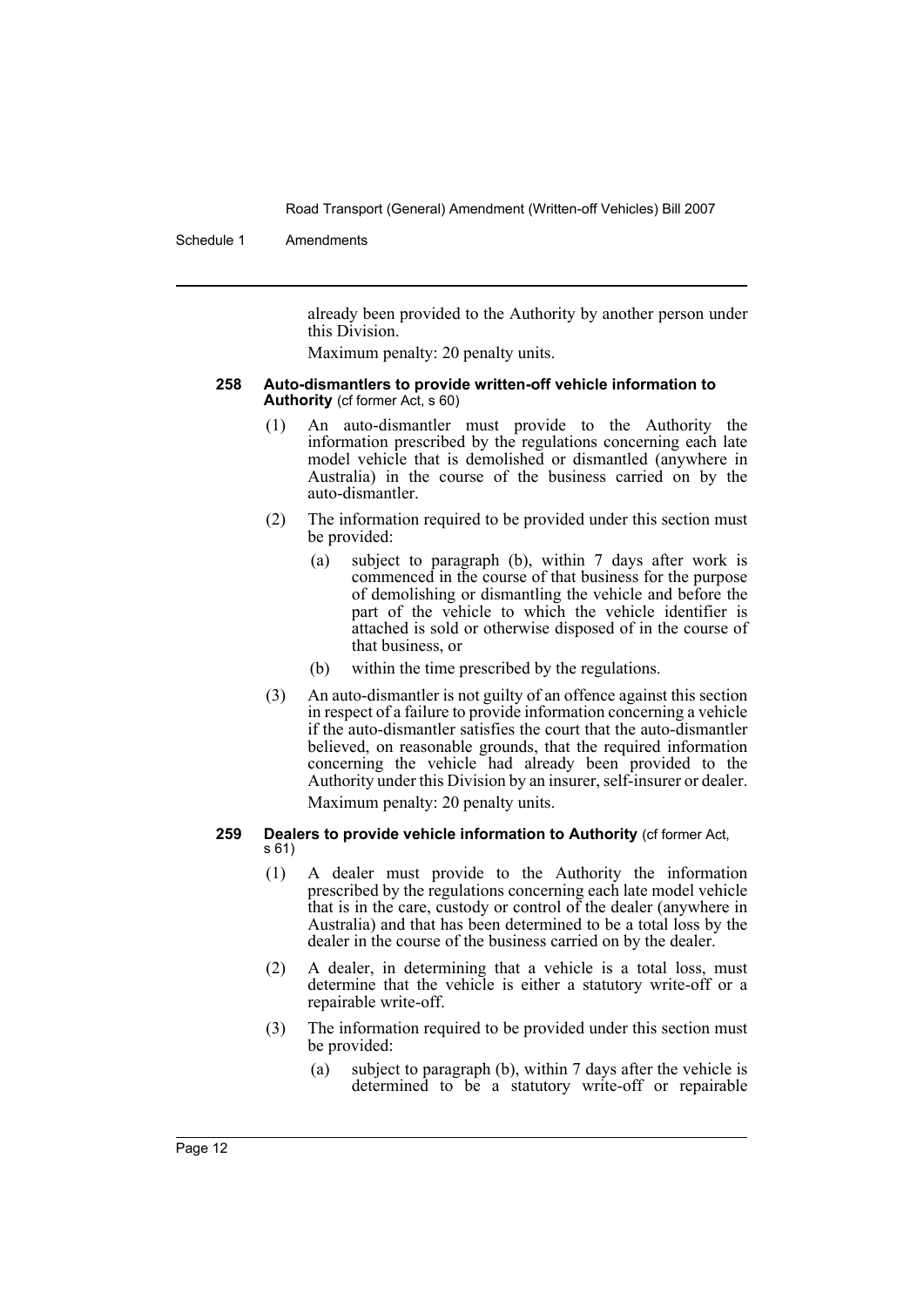Amendments **Amendments** Schedule 1

write-off (as required by subsection (2)) by the dealer and before the vehicle is sold or otherwise disposed of in the course of the business carried on by the dealer, or

- (b) within the time prescribed by the regulations.
- (4) A dealer is not guilty of an offence against this section in respect of a failure to provide information concerning a vehicle if the dealer satisfies the court that the dealer believed, on reasonable grounds, that the required information concerning the vehicle had already been provided to the Authority under this Division by an insurer, self-insurer or auto-dismantler.

Maximum penalty: 20 penalty units.

#### **260 Regulations may extend obligation to provide information under this Division to others** (cf former Act, s 62)

The regulations may require any person who carries on a type of business specified in the regulations to provide to the Authority the information prescribed by the regulations concerning any late model vehicle that is determined to be a total loss while in the care, custody or control of the person (anywhere in Australia).

**Note.** It is an offence under section 307B of the *Crimes Act 1900* to give false or misleading information to a person exercising a power, authority or duty under, or in connection with, a law of the State.

# **261 Agents may meet requirement to provide information**

- (1) A person required to provide the Authority with information under section 256, 257, 258, 259 or 260 is taken to have complied with the relevant section if:
	- (a) the person authorises an agent of the person to provide that information to the Authority, and
	- (b) the agent does so as and when the relevant section requires.
- (2) However, if the Authority is not provided with information as and when required by the relevant section, the person and not the agent is guilty of an offence against the relevant section.

### **Division 4 Restrictions on registration of certain vehicles**

#### **262 Vehicles that have the same identifier as a statutory write-off cannot be registered** (cf former Act, s 67)

(1) The Authority must not register, or renew or transfer the registration of, any vehicle under the *Road Transport (Vehicle Registration) Act 1997* if its vehicle identifier is the same as the vehicle identifier of a vehicle: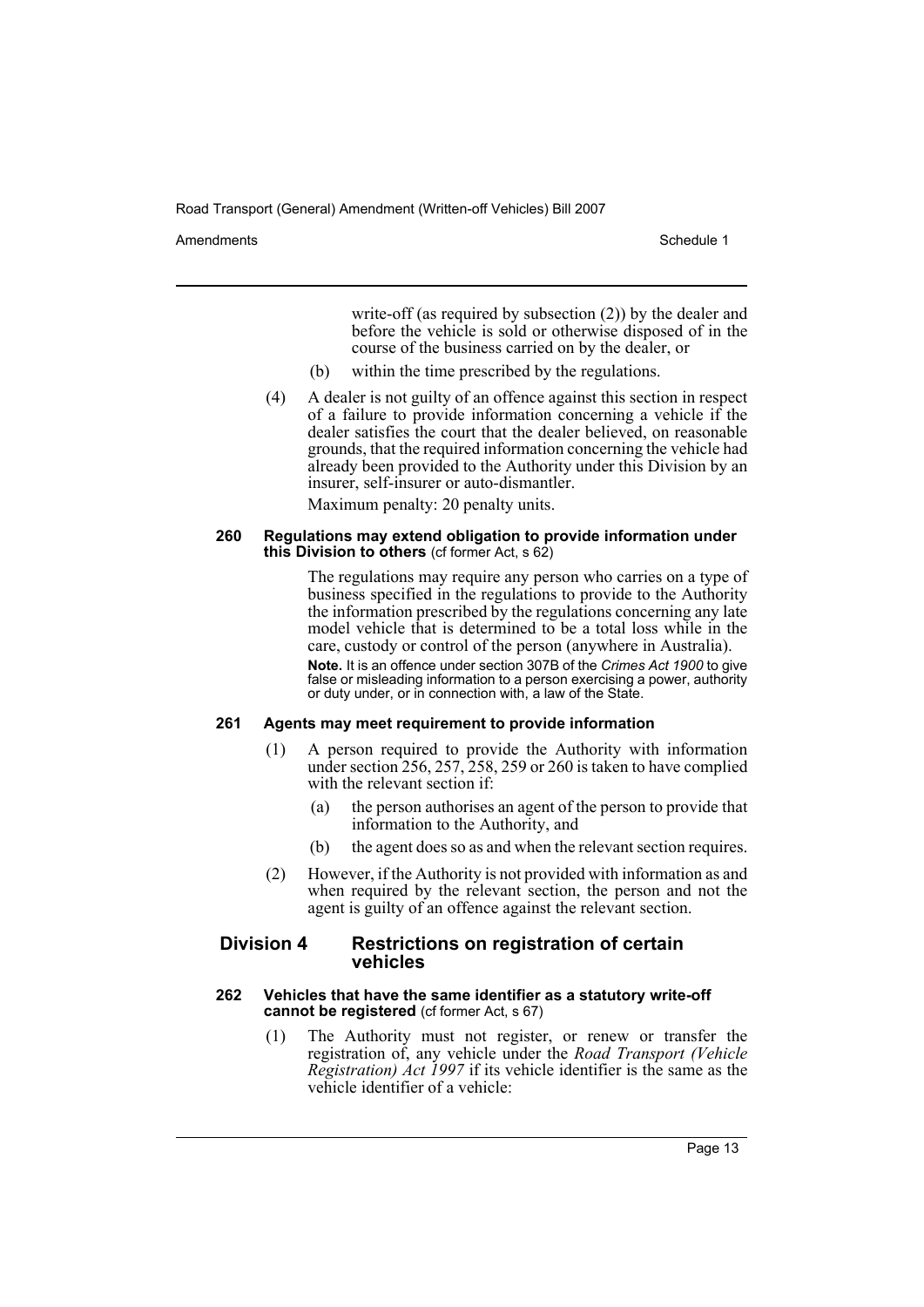Schedule 1 Amendments

- (a) that is listed on the register as being a statutory write-off, or
- (b) that the Authority is aware is listed on an interstate written-off vehicles register as being in a corresponding category of statutory write-offs.
- (2) The Authority must cancel the registration of a vehicle under the *Road Transport (Vehicle Registration) Act 1997* if the Authority becomes aware that its vehicle identifier is the same as the vehicle identifier of a vehicle:
	- (a) that is listed on the register as being a statutory write-off, or
	- (b) that is listed on an interstate written-off vehicles register as being in a corresponding category of statutory write-offs.
- (3) However, the Authority must not take the action required by subsection (2) unless it has first given the registered operator of the vehicle at least 14 days' notice of the proposed cancellation.
- (4) Subsections (1) and (2) do not apply in any circumstances prescribed by the regulations.
- (5) This section does not limit the power of the Authority to refuse to register, or to renew or transfer the registration of or to suspend or cancel the registration of, a vehicle under any provision of the *Road Transport (Vehicle Registration) Act 1997*.

# **Division 5 Attaching written-off warning labels to statutory write-offs**

# **263 Application**

This Division applies only in relation to statutory write-offs.

#### **264 Duty to attach written-off warning label to written-off or dismantled vehicles**

- (1) A person who is required to provide information to the Authority about a vehicle under section 256, 257, 258, 259 or 260 must (unless the vehicle has been demolished) also attach a written-off warning label, in accordance with the regulations:
	- (a) to the part of the vehicle to which the vehicle identifier is attached (in the case of a dismantled vehicle), or
	- (b) to the vehicle (in any other case).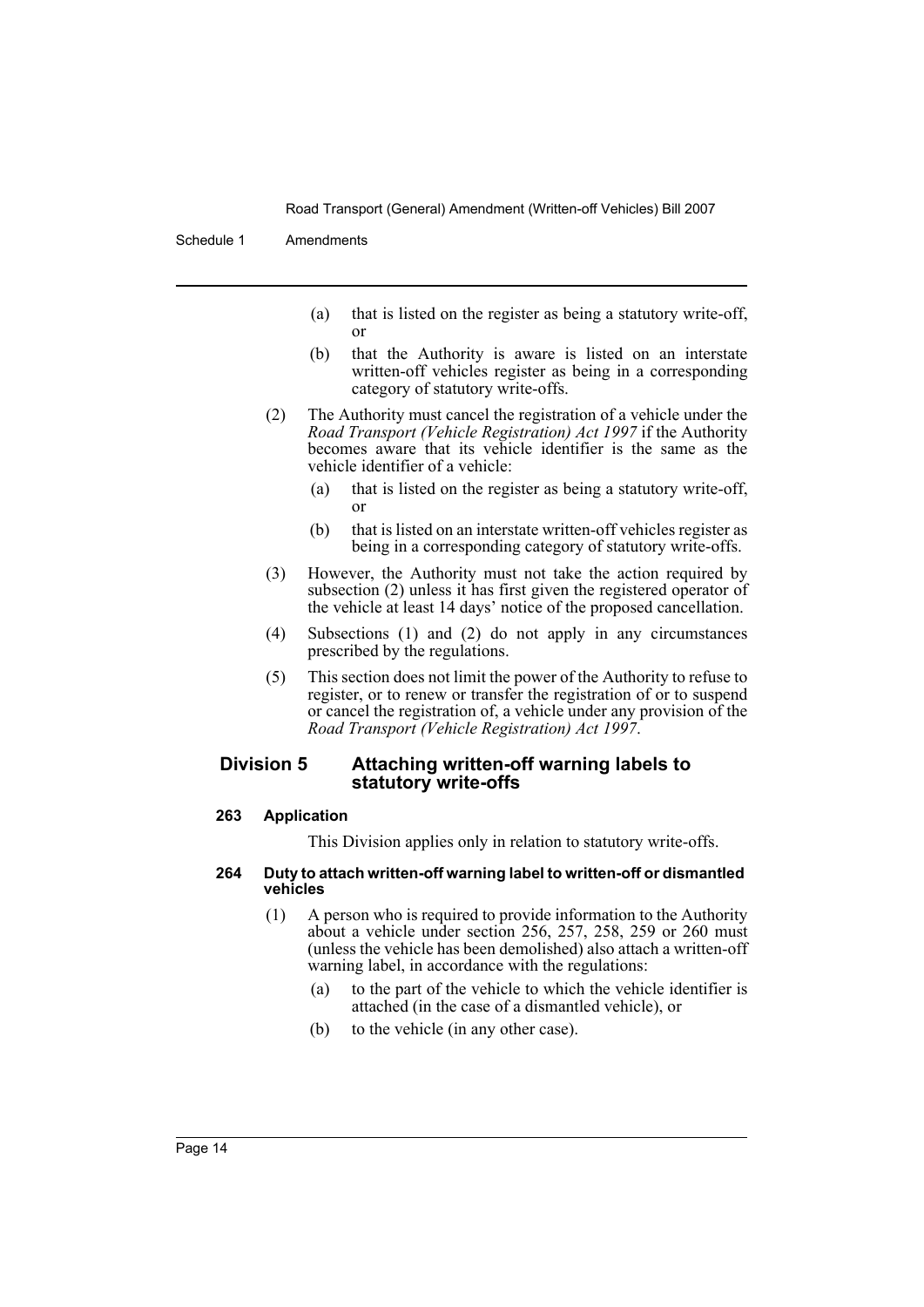Amendments **Amendments** Schedule 1

- (2) The written-off warning label must be attached within the period in which the information must be provided under the relevant section.
- (3) Subsection (1) does not require a person to attach a written-off warning label if there is attached:
	- (a) to the part of the vehicle to which the vehicle identifier is attached (in the case of a dismantled vehicle), or
	- (b) to the vehicle (in any other case),

an appropriate written-off warning label that was attached by another person.

Maximum penalty: 20 penalty units.

# **265 Regulations concerning written-off warning labels**

The regulations may make provision for or with respect to the following:

- (a) the content and form of written-off warning labels,
- (b) the positioning of written-off warning labels on vehicles,
- (c) the re-attachment of written-off warning labels,
- (d) the alteration, damage, destruction, removal of, or other interference with, written-off warning labels.

#### **266 Agents may meet statutory requirements to attach written-off warning label**

- (1) A person required to attach a written-off warning label by this Division is taken to have complied with that requirement if:
	- (a) the person authorises an agent of the person to attach a written-off warning label required by this Division, and
	- (b) the agent does so as and when this Division requires.
- (2) However, if the written-off warning label is not attached as and when required by this Division, the person and not the agent is guilty of an offence against section 264.

# **Division 6 General**

# **267 Removal of vehicle identifiers** (cf former Act, s 66)

(1) An insurer, self-insurer, auto-dismantler, dealer or other person required to provide information to the Authority under this Part may be required to take any reasonable steps, or to ensure that such steps are taken, to remove, deface, obliterate or destroy the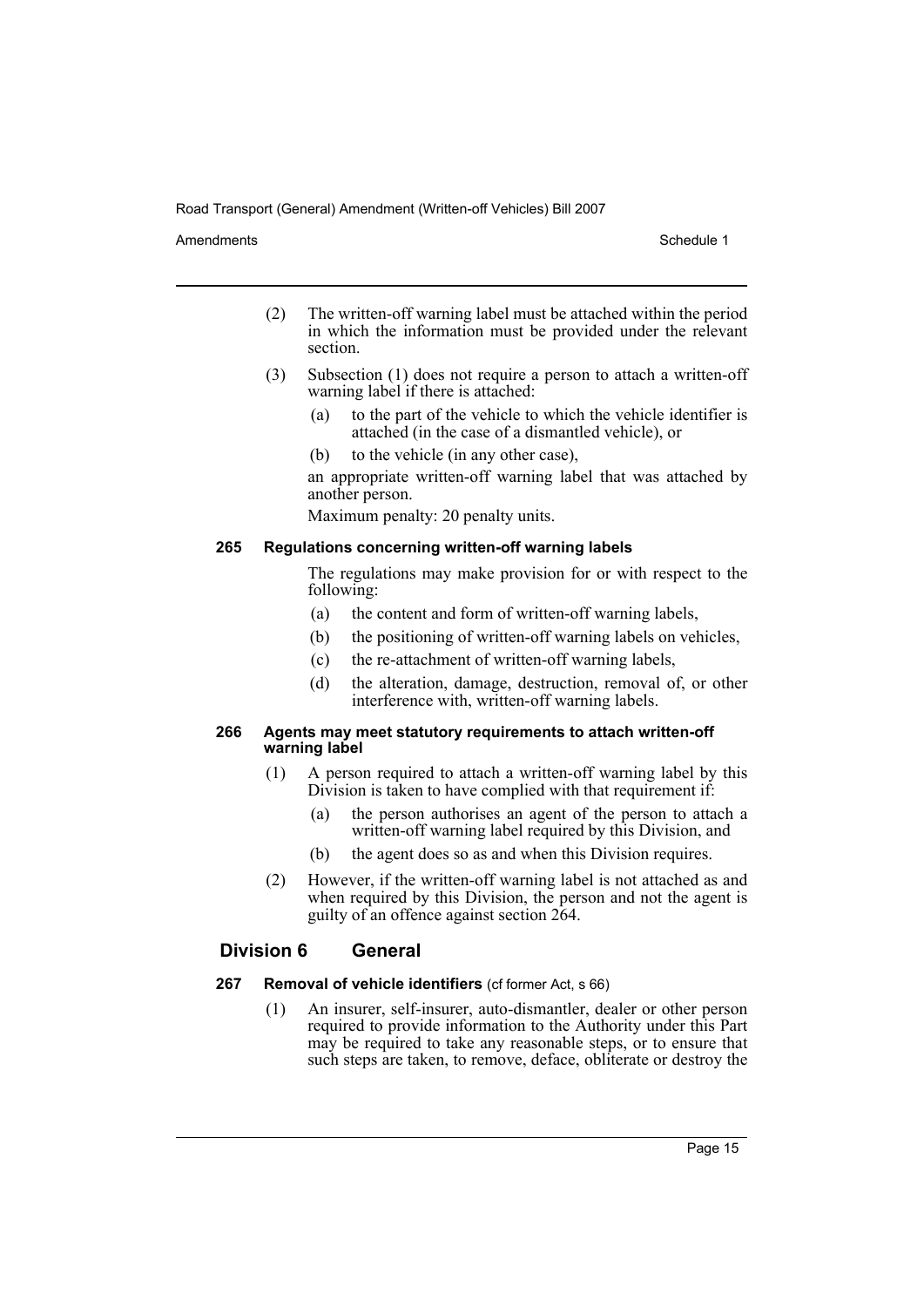Schedule 1 Amendments

vehicle identifier on any part of a vehicle that has been determined to be a total loss.

- (2) The requirement may be made:
	- (a) by the regulations, or
	- (b) by notice in writing served on the person by the Authority.
- (3) A notice under this section may be served personally or by post.
- (4) A person must comply with a requirement made under this section.

Maximum penalty: 20 penalty units.

#### **268 Unauthorised disclosure of information** (cf former Act, s 65)

A person must not disclose any information obtained in connection with the administration or execution of this Part, except:

- (a) with the consent of the person from whom the information was obtained, or
- (b) in connection with the administration or execution of this Act or the regulations, or
- (c) for the purposes of Austroads Incorporated administering a national database of written-off vehicles and information about them and allowing driver licensing and vehicle registration authorities in the other States and Territories to have access to the information in the national database, or
- (d) for the purposes of any legal proceedings arising out of this Act or the regulations or of any report of such proceedings, or
- (e) with other reasonable excuse.

Maximum penalty: 20 penalty units.

#### **269 Variations to Part** (cf former Act, s 68)

The regulations may provide that this Part or any specified provision of this Part:

- (a) does not apply to or in respect of:
	- (i) any specified vehicle or class of vehicles, or
	- (ii) any specified person or class of persons, or
- (b) applies only to or in respect of:
	- (i) any specified vehicle or class of vehicles, or
	- (ii) any specified person or class of persons.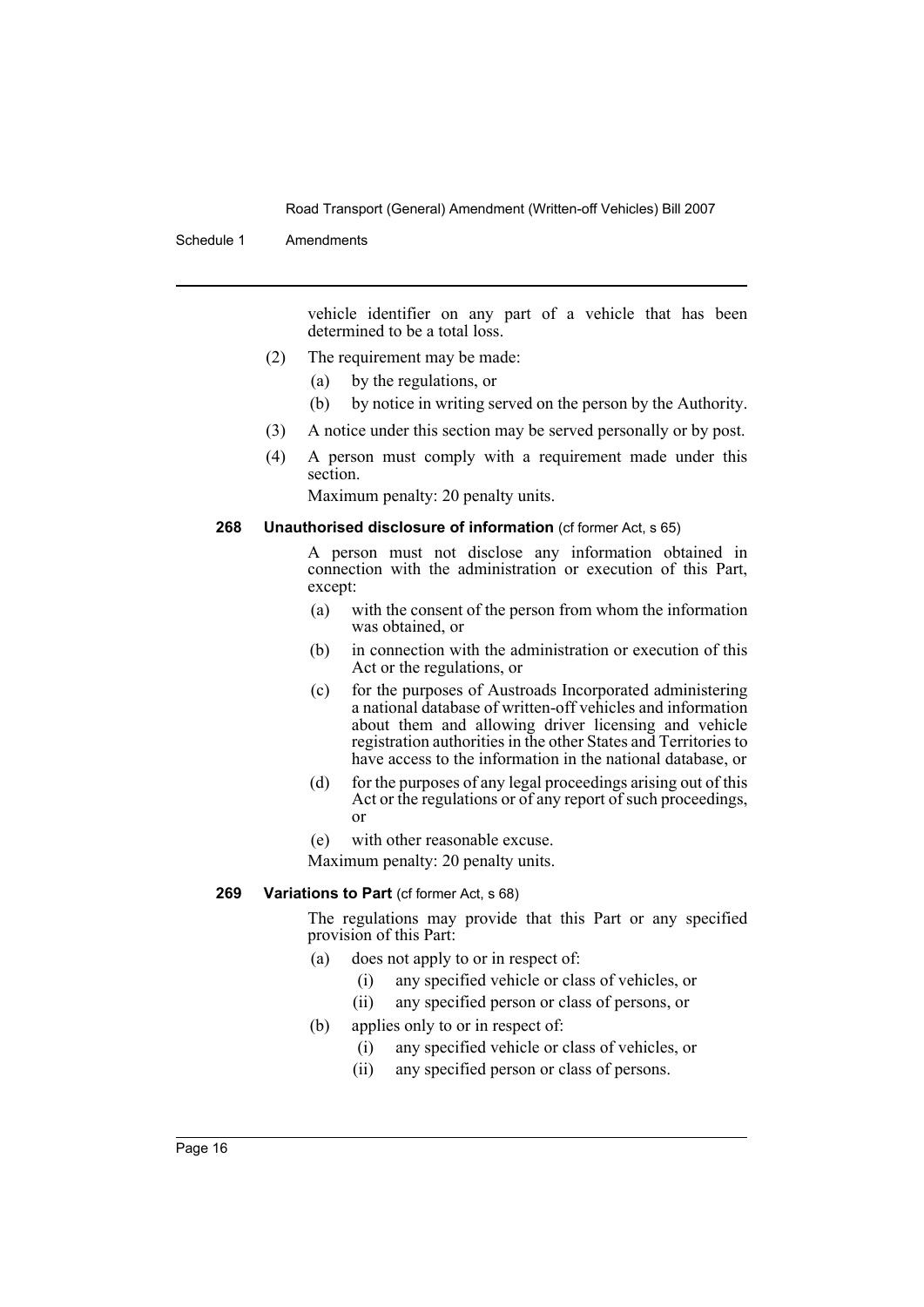Amendments **Amendments** Schedule 1

### **270 Exemptions** (cf former Act, s 69)

- (1) The Authority may, by instrument in writing, exempt any person from the operation of all or specified provisions of this Part.
- (2) An exemption:
	- (a) may be absolute or subject to conditions, and
	- (b) if subject to conditions, has effect only while the conditions are observed.

# **[6] Schedule 1 Savings, transitional and other provisions**

Insert at the end of clause 1 (1):

*Road Transport (General) Amendment (Written-off Vehicles) Act 2007*

# **[7] Schedule 1, clause 7**

Omit "section 255". Insert instead "Part 6.2".

# **[8] Schedule 1, Part 4**

Insert after clause 10:

# **Part 4 Provisions consequent on enactment of Road Transport (General) Amendment (Written-off Vehicles) Act 2007**

# **11 Keeping of register**

- (1) The old register is taken to be the register of written-off vehicles required to be kept under section 251 (as inserted by the amending Act).
- (2) As soon as practicable after the commencement of section 251 (as inserted by the amending Act), the Authority:
	- (a) must record on the register as a statutory write-off all vehicles that, immediately before that time, were recorded as having the status of being wrecked, and
	- (b) must remove all references to wrecked vehicles from the register, and
	- (c) must record on the register as repairable write-offs all vehicles that, immediately before that time, were recorded as having the status of written-off rather than wrecked.